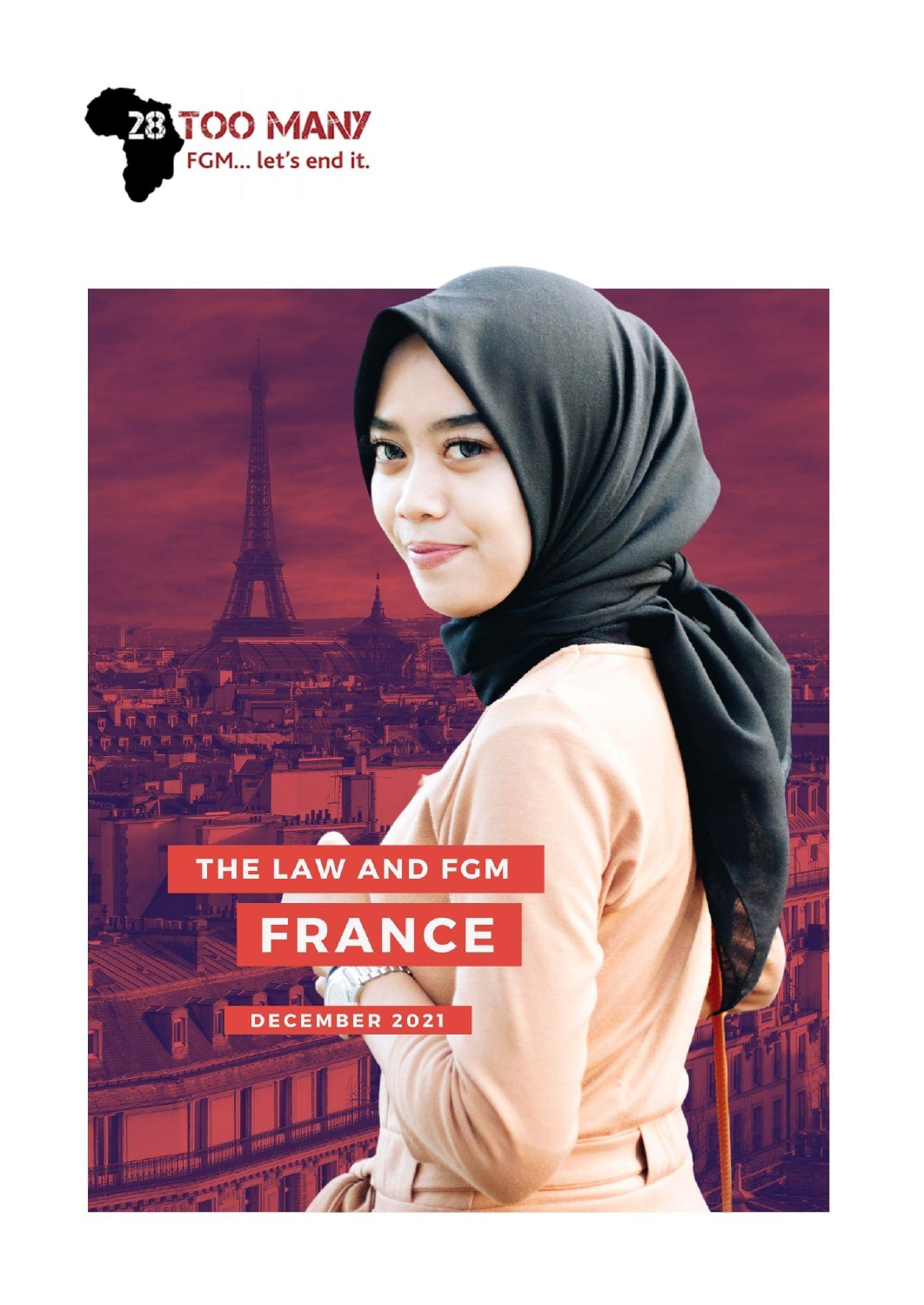# **National Legal Framework**

## **Overview of National Legal Framework in France**

### *National legislation:*

| X            | Specific law/provision criminalising FGM                                   |
|--------------|----------------------------------------------------------------------------|
| X            | Provides a definition of FGM                                               |
|              | Criminalises the performance of FGM                                        |
|              | Criminalises the procurement, arrangement and/or assistance of acts of FGM |
|              | Obligation to report incidents of FGM to the authorities                   |
| $\checkmark$ | Criminalises the participation of medical professionals in acts of FGM     |
|              | Extraterritorial application regardless of double criminality              |

## **Introduction**

France is a country in Western Europe with an estimated population of 67.5 million.<sup>1</sup> France is a unitary, semi-presidential republic with a parliamentary democracy. It has a civil-law legal system.

## **FGM Prevalence**

A 2007 study commissioned by the French Ministry of Health estimated that there were approximately 61,000 women who had undergone female genital mutilation (*FGM*) living in France.<sup>2</sup>

A 2019 study published in the *Bulletin d'épidémiologie hebdomadaire* estimated that, by the early 2010s, approximately 125,000 women who had undergone FGM were living in France.<sup>3</sup>

The European Institute for Gender Equality estimated in 2016 that, out of 205,683 girls up to the age of 18 from countries where FGM is practised, 12-21% are at risk of undergoing FGM.<sup>4</sup>

## **National Legal Framework**

## **General Law**

There is no specific law criminalising FGM in France; however, there is a specific provision in the **Criminal Code of the French Republic** (the *Criminal Code*) criminalising inciting a minor to undergo FGM or committing FGM on a minor.

FGM has been criminalised in France (since the first conviction for FGM in 1983) through general criminal law as 'infliction of violence resulting in permanent mutilation or disability' under **Article 222-9 of the Criminal Code**. 5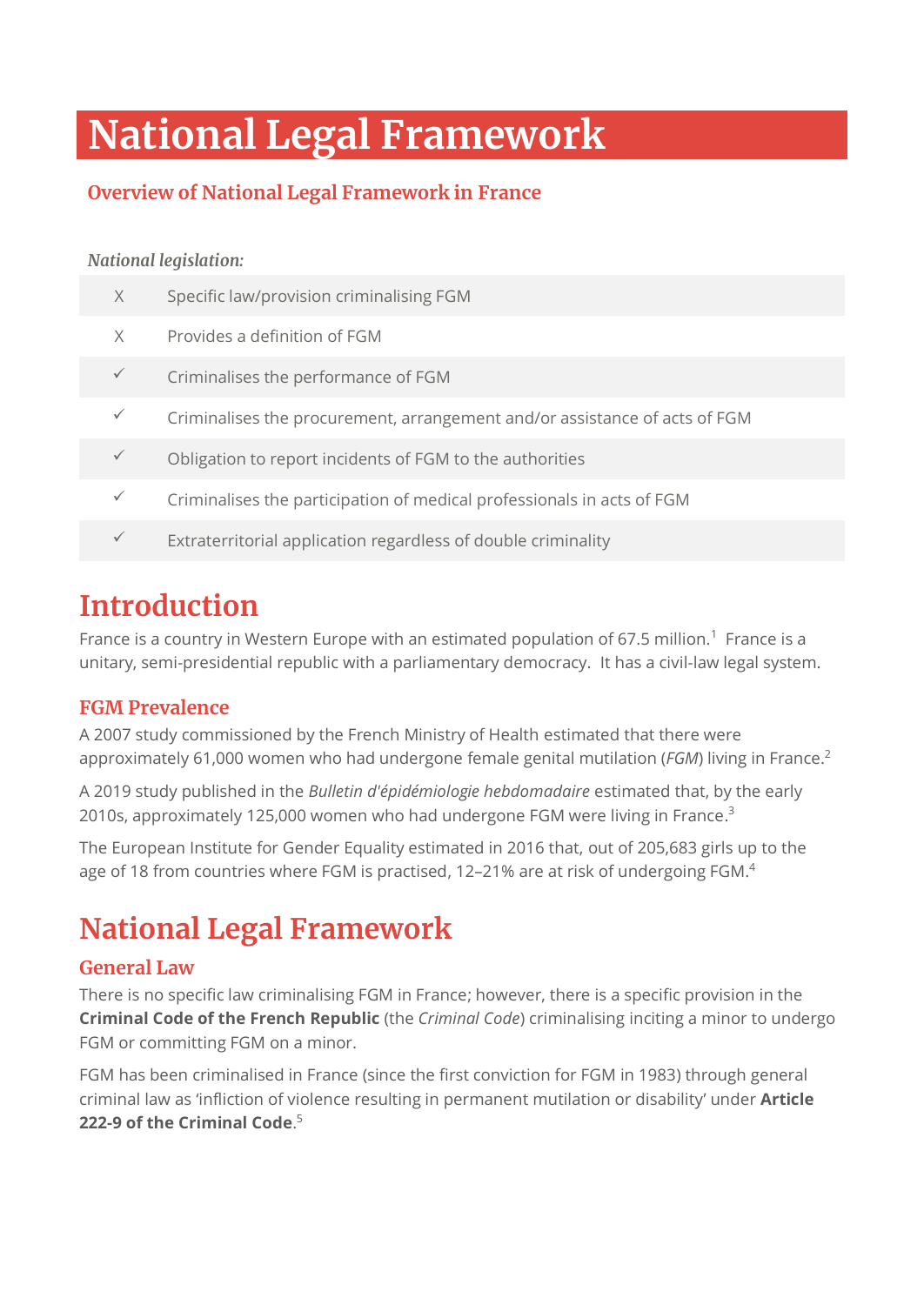This is confirmed by the Government's 2019 National Action Plan to Eradicate Female Genital Mutilation. 6

Inciting a minor to undergo FGM or someone to commit FGM on a minor is criminalised under **Article 227-24-1 of the Criminal Code**.

## **Definition of FGM**

French law does not include a definition of 'FGM'. However, the French National Advisory Commission on Human Rights has, in **recitals 6 and 7 of a 2013 advisory opinion**, maintained the definition of FGM from the World Health Organization and it is understood that this definition applies.<sup>7</sup>

## **Women and Girls of All Ages**

The performance of FGM on women and girls of all ages has been criminalised in France. The **Criminal Code** does not include any indications that the age of the victim affects the criminality of the acts under **Articles 222-9**. However, the age of the victim can be an aggravating circumstance under **Articles 222-3(1) and (2), and 222-10(1) and (2)**.

## **Procuring, Aiding and Abetting**

Procuring, aiding and abetting FGM are criminalised in France under both general criminal law and an FGM-specific provision in the **Criminal Code**. Someone who procures FGM is most likely to qualify as an accomplice under **Article 121-7 of the Criminal Code**. Article 121-7 prescribes that, *inter alia*, a person who gives instructions to commit an offence is an accomplice.

Someone who aids or abets FGM is also most likely to qualify as an accomplice. **Article 121-7**  prescribes that an 'accomplice' is any person who knowingly, by aid or assistance, facilitated the preparation or commission of a crime. A**rticle 121-6** prescribes that an accomplice to an offence shall be punished as the perpetrator.

As mentioned above, inciting a minor to undergo FGM and inciting another person to commit FGM on a minor are also criminal. **Article 227-24-1** describes this as

- making offers or promises;
- offering gifts, presents or advantages of any kind; or
- using pressure or coercion of any kind

before FGM has been carried out to make a minor submit to undergoing it or make someone else commit it on a minor. This means that purely the act of inciting, on its own, is criminal.

## **Allowing the Use of Premises**

Allowing the use of premises for the purpose of FGM is criminalised in France through general criminal law. Someone who allows the use of premises for FGM knowingly facilitates the preparation and commission of the crime by aiding and assisting and is, therefore, punishable as an accomplice under **Articles 121-6 and 121-7 of the Criminal Code**.

### **Providing or Possessing Tools**

Possessing tools for the purpose of FGM does not seem to have been criminalised in France. Simply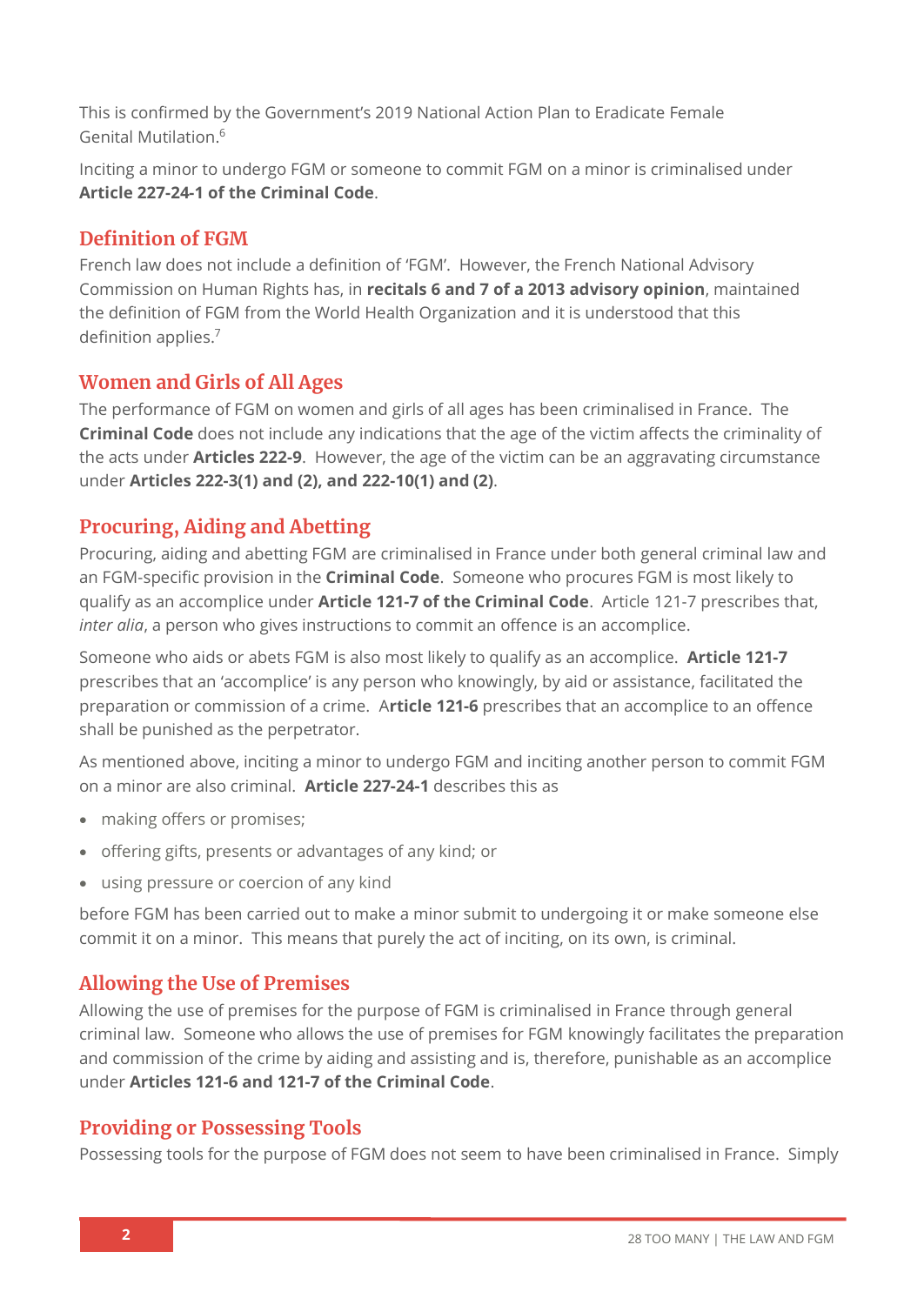possessing tools does not appear to fall within the meaning of an 'attempt', which **Article 121-5 of the Criminal Code** describes as the beginning of executing a crime that was suspended or failed due to circumstances unrelated to the will of the perpetrator. Likewise, preparing for a crime does not appear to be generally criminalised through French criminal law.

Providing tools for the specific purpose of FGM is criminalised in France through general criminal law. Someone who provides tools for the specific purpose of FGM knowingly facilitates the preparation and commission of the crime by aiding and assisting and is, therefore, punishable as an accomplice under **Articles 121-6 and 121-7**.

## **Failure to Report FGM**

Failing to report FGM is criminalised in France through general law. **Article 434-1 of the Criminal Code** prescribes that failing to report a crime that can still be prevented to the judicial or administrative authorities is punishable, except for direct family members and spouses of perpetrators and accomplices and for people who are bound by professional secrecy under **Article 226-13**.

However, **Article 226-14(1)** prescribes that, in the case of the mutilation of a minor or persons who cannot protect themselves due to age or physical or mental incapacity, professional secrecy does not apply.

In case of a planned FGM, a person is not bound by **Article 226-13**. This means that anyone, including direct family members and spouses of the perpetrators and accomplices, is obliged by **Article 434-1** to report a planned FGM.

The same duty exists in cases where FGM already has taken place. **Article 434-3** prescribes that anyone who has knowledge of, *inter alia*, ill-treatment or abuse inflicted on a minor or on persons unable to defend themselves must inform the judicial or administrative authorities.

## **Medicalised FGM**

Medicalised FGM is criminalised in France through general criminal law.

### **Extraterritoriality**

The French Cri**minal Code** extends extraterritorial application to crimes committed outside the territory. **Article 113-6** prescribes that French criminal law applies to any crime committed by a French national outside the territory of the Republic, even if those accused acquire French nationality after the act for which they are charged. This means that French parents who take their daughters abroad to undergo FGM are punishable under French law.

**Article 113-7** prescribes that French criminal law shall apply to every crime, as well as every violation punishable by imprisonment, committed by anyone outside the territory of the Republic on a victim who has French nationality at the time of the act. This would apply to parents without French nationality who take their daughters, who are French nationals, abroad to undergo FGM, as well as to anyone else involved with that FGM, such as the cutter.

**Article 113-8** prescribes that these cases can only be brought to prosecution at the request of the public prosecutor after a complaint by the victim or an official denunciation from the authorities of the country where the act took place. However, under **Article 222-16-2**, the requirement of a complaint by the victim or an official denunciation under **Article 113-8** and the requirement of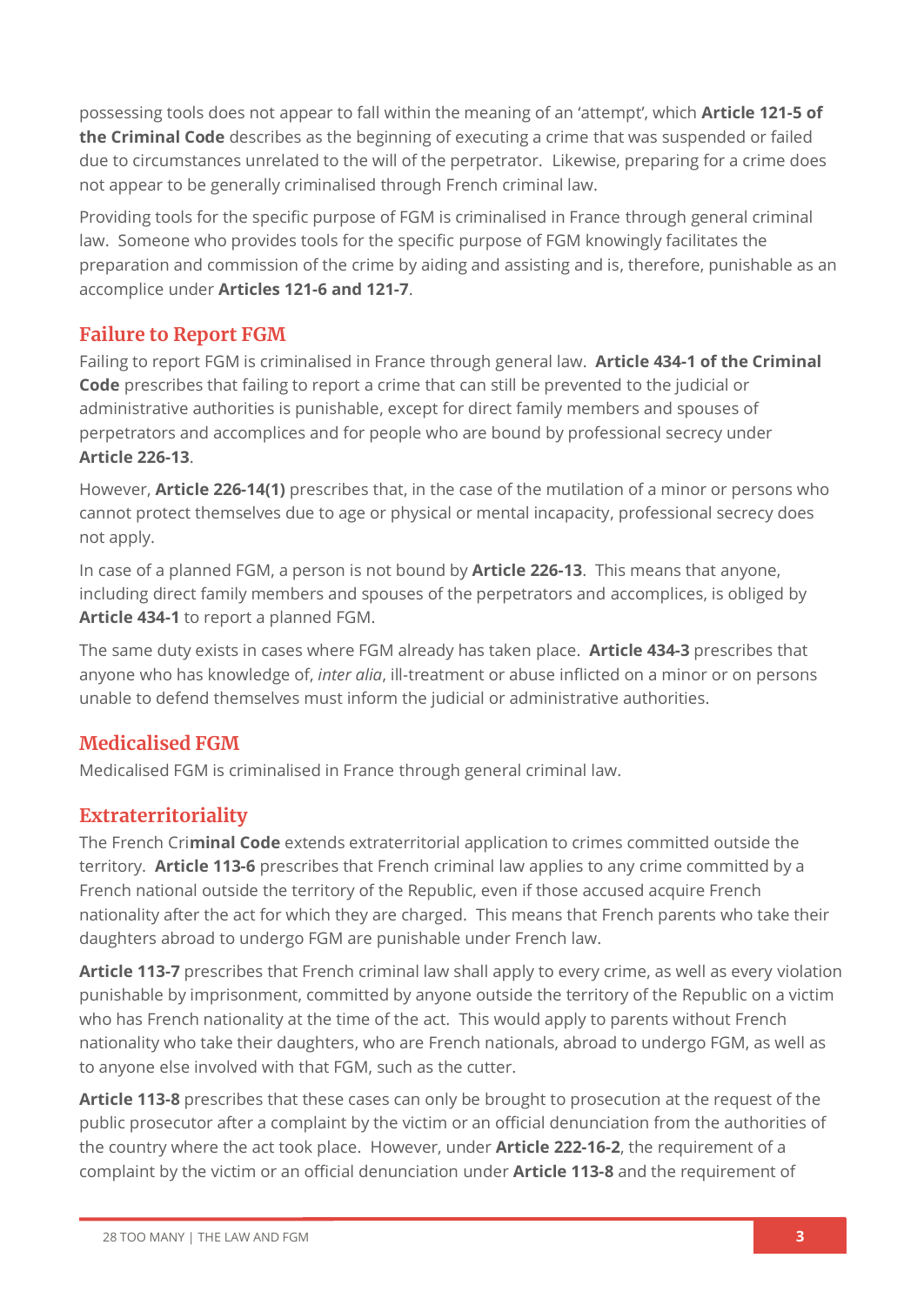French nationality under **Article 113-7** do not apply if the victim is a minor habitually residing in France, the crime is inflicting violence under **Article 222-9** and aggravating circumstances under **Article 222-10** are present.

## **Penalties**

## **Penalties for Committing FGM**

There are penalties in France for performing FGM and other crimes related to FGM. For committing FGM, which qualifies as 'inflicting violence resulting in permanent mutilation or disability' (**Article 222-9 of the Criminal Code**), **a** maximum sentence of *10 years' imprisonment or a fine of €150,000* is prescribed.

In FGM cases it is likely that aggravating circumstances under **Articles 222-3 and 222-10** apply. Both articles maintain that it is an aggravating circumstance if the victim is, *inter alia*:

- a minor of 15 or younger **(Articles 222-3(1**) **and 222-10(1));**
- a person of particular vulnerability due to, *inter alia*, age or state of pregnancy **(Articles 222-3(2) and 222-10(2)); or**
- a descendant in the direct line **(Articles 222-3(4ter) and 222-10(4ter)).**

If aggravating circumstances are present, the maximum sentence is higher: **Article 222-10**  prescribes a maximum sentence of *15 years' imprisonment* for inflicting violence resulting in permanent mutilation or disability in aggravating circumstances.

This means that the maximum sentence one could get for committing FGM is *15 years' imprisonment* under **Article 222-10**.

## **Penalties for Procuring, Aiding and Abetting and Inciting FGM**

**Article 121-6 of the Criminal Code** prescribes that an accomplice (one who procures, aids and abets FGM) to an offence shall be punished as a perpetrator, but it is up to the discretion of a judge to assess the part an accomplice played in an offence and what a suitable sentence would be. **Article 227-24-1** prescribes a maximum sentence of *five years' imprisonment or a fine of €75,000* for inciting a minor to undergo FGM or someone else to perform FGM on a minor.

### **Penalties for Failing to Report FGM**

There are also penalties for failing to report FGM in France. If someone fails to report a planned FGM that can still be prevented, **Article 434-1 of the Criminal Code** prescribes a maximum sentence of *three years' imprisonment or a fine of €45,000*.

If someone fails to report an FGM that has already taken place, **Article 434-3** also prescribes a sentence of *three years' imprisonment or a fine of €45,000*, unless the victim is a minor. In that case, the maximum sentence is *five years' imprisonment or fine of €75,000*.

## **Protection**

## **Protecting Uncut Girls and Women**

When it comes to underage girls at risk of FGM, the child protection laws in the **French Civil Code** (the *Civil Code*) may apply.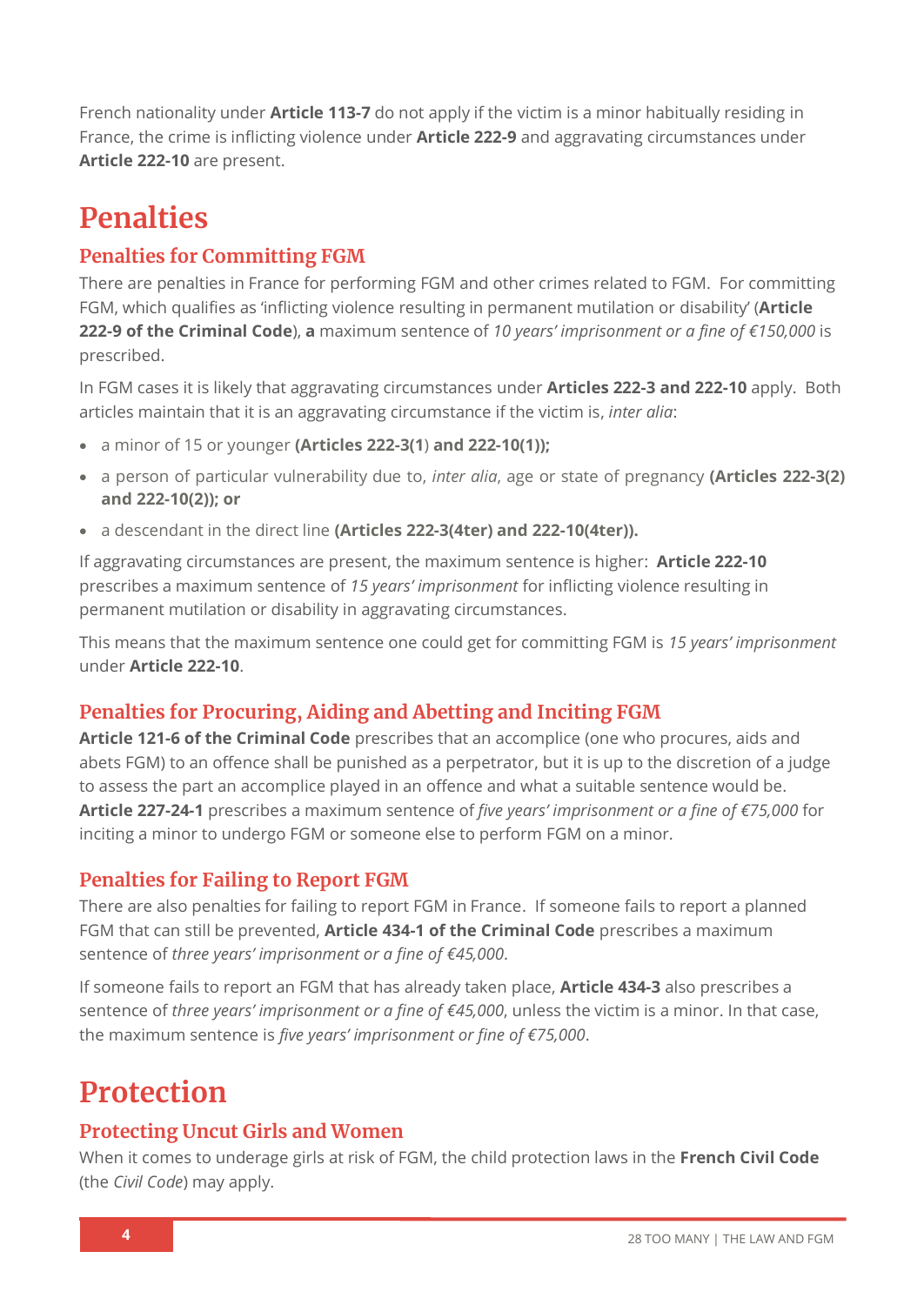A child and her family can be put under external supervision while the child remains at home. This is referred to in the Civil Code as 'educative assistance'. **Article 375 of the Civil Code** prescribes that when, *inter alia*, the health or safety of an unemancipated minor are in danger, educational assistance may be ordered by the court at the request of:

- both or one of the parents;
- a person or service to whom the child has been entrusted;
- the minor; or
- the public prosecutor.

The decision of the judge sets the duration of the measure, which may not exceed two years, but the measure may be renewed by reasoned decision.

**Article 375-2** states that the judge will appoint a qualified person or service with the task of helping and advising the family and with the responsibility of monitoring the child's development. The judge may also authorise that person or service to provide exceptional or periodic accommodation for the child, when that is necessary, if the person or service is also specifically authorised to do so by law.

**Article 375-2** also prescribes that the judge may order certain conditions for the child to remain at home, such as regular attendance at an ordinary or specialised health or educational establishment, if necessary under a boarding school system, or the exercise of a professional activity.

**Article 375-3** states that the child may be taken out of the home where he or she usually resides into care by another parent or family member or an institution, if the protection of the child so requires.

**Article 375-7** prescribes that, in ordering the aforementioned measures, a judge may also order a ban on the child leaving the country. This is particularly useful since, in many cases, girls are taken abroad to be cut in the country of one or both of the parents' origin.

Besides general criminal laws, there are general civil laws in place that could protect uncut women. **Article 16-2 of the Civil Code** states that a judge may prescribe all appropriate measures to prevent or halt unlawful interference with the human body. This would apply to women and girls of all ages who are at risk of FGM.

### **Government Obligations**

There currently are no specific government obligations in French law in relation to FGM. However, violence against women is covered by the **Law for Real Equality between Men and Women**. **Article 1** of this law prescribes that the National Government and local authorities, as well as their public institutions, must implement policies, based on an integrated approach, to improve equality between men and women, and that those actors must evaluate those policies annually. Such policies should include, in particular, prevention-and-protection actions to combat violence against women and attacks on their dignity.

The National Government and local authorities must also provide funding to prevent and combat violence against women, *inter alia*, to implement the **Fifth Inter-Ministerial Plan for the Prevention of Violence Against Women 2017–2019**. <sup>8</sup> The Fifth Inter-Ministerial Plan includes a chapter on FGM, meaning that the state and local authorities should also make funds available to combat FGM.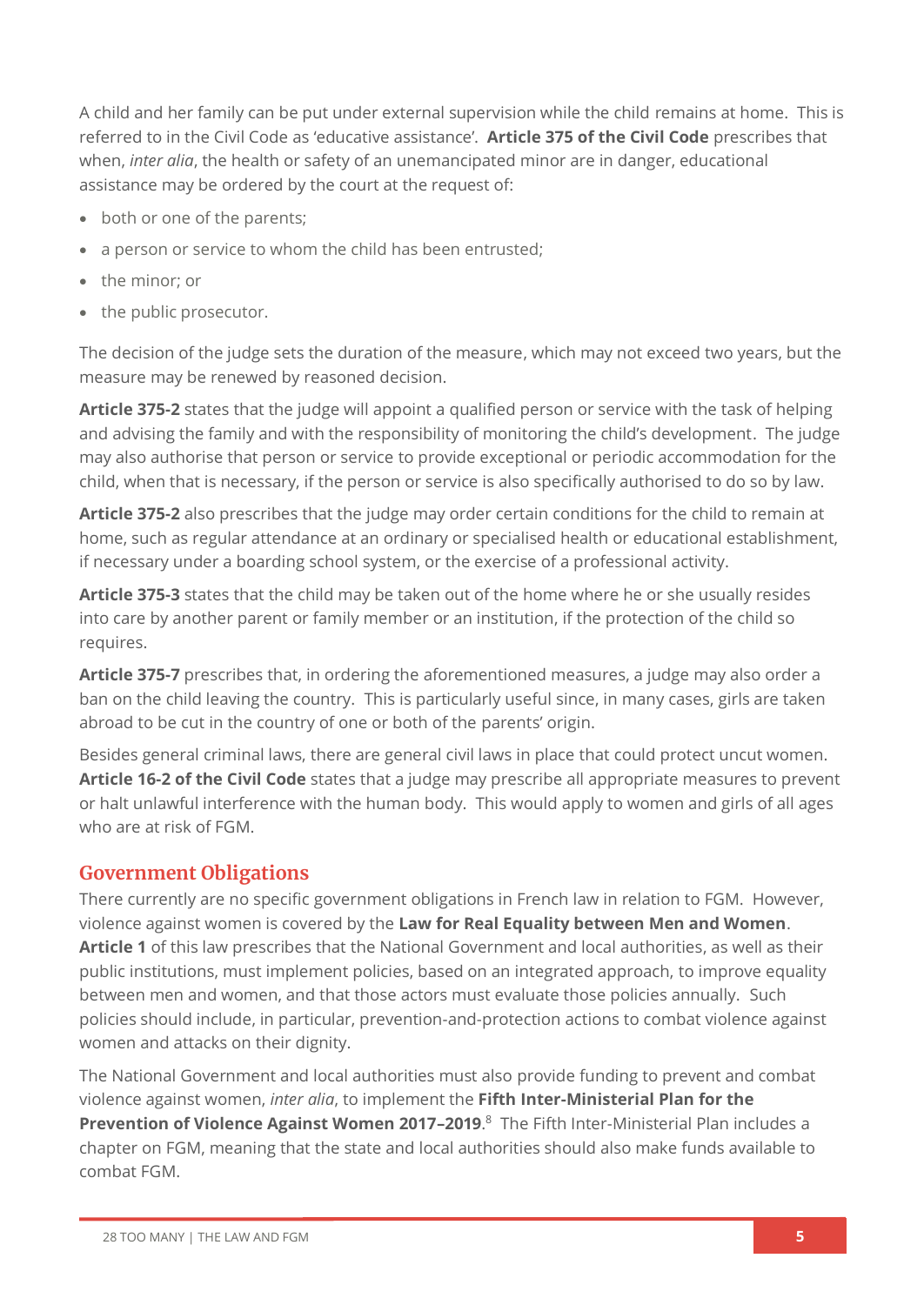As stated above, France currently does not have a specific law on FGM. However, there is a proposal pending for a law specifically covering FGM. The **proposed Law N° 1808 Strengthening the Protection of Victims and the Prevention and Punishment of Physical and Sexual Violence** contains an obligation for the State to monitor instances of FGM and FGM cases. **Article 16** of that law prescribes that, each year, the Government will table a report on FGM to parliament that includes:

- how many women having French nationality or living in France are victims of FGM in France or abroad;
- all court cases and judicial activity concerning the offences provided for in Articles 222-9, 222-10 and 227-24-1 of the Criminal Code (number of cases registered and prosecutable, rate of prosecutions initiated and rate of criminal response, number of convictions and quantum of sentences imposed, as well as the nationalities of the perpetrators of these offences);
- the means and costs for combating FGM; and
- actions undertaken with countries practising FGM to implement a firm policy against such practices.

The proposed Law N° 1808 actually contains an entire chapter on FGM. However, since it is still pending and it is not clear whether or when it will be adopted (and implemented), it has not been discussed in further detail in this report.

### **National Coordinating Committee**

There is no national coordinating committee on FGM in France; nor is there any law (yet) obligating this.

# **Implementation of The Law**

### **Court cases**

The first court case on FGM in France took place in 1983.<sup>9</sup> The case concerned a mother who had performed FGM on her daughter, who was under the age of 15. The girl underwent Type II, as the external part of the clitoris and the labia minora were cut. The mother was tried under **Article 222-9 of the Criminal Code**, 'inflicting violence resulting in permanent mutilation or disability' (then Article 312-3). The defence pleaded, *inter alia*, that it could not be known until puberty whether or not the mutilation would result in disability. This plea and the other pleas based on criminal procedural law were all rejected by the Court of Cassation, and the conviction of the mother was upheld.

Since this case, there have been about 40 FGM cases in France, most with convictions. In another case in 2012, two parents were convicted as accomplices. Though the parents denied having performed FGM on their daughter, a piece of kitchen roll holding pieces of genital flesh was found in their home. The court concluded that, despite their denial, they must have known of the act and given their consent. 10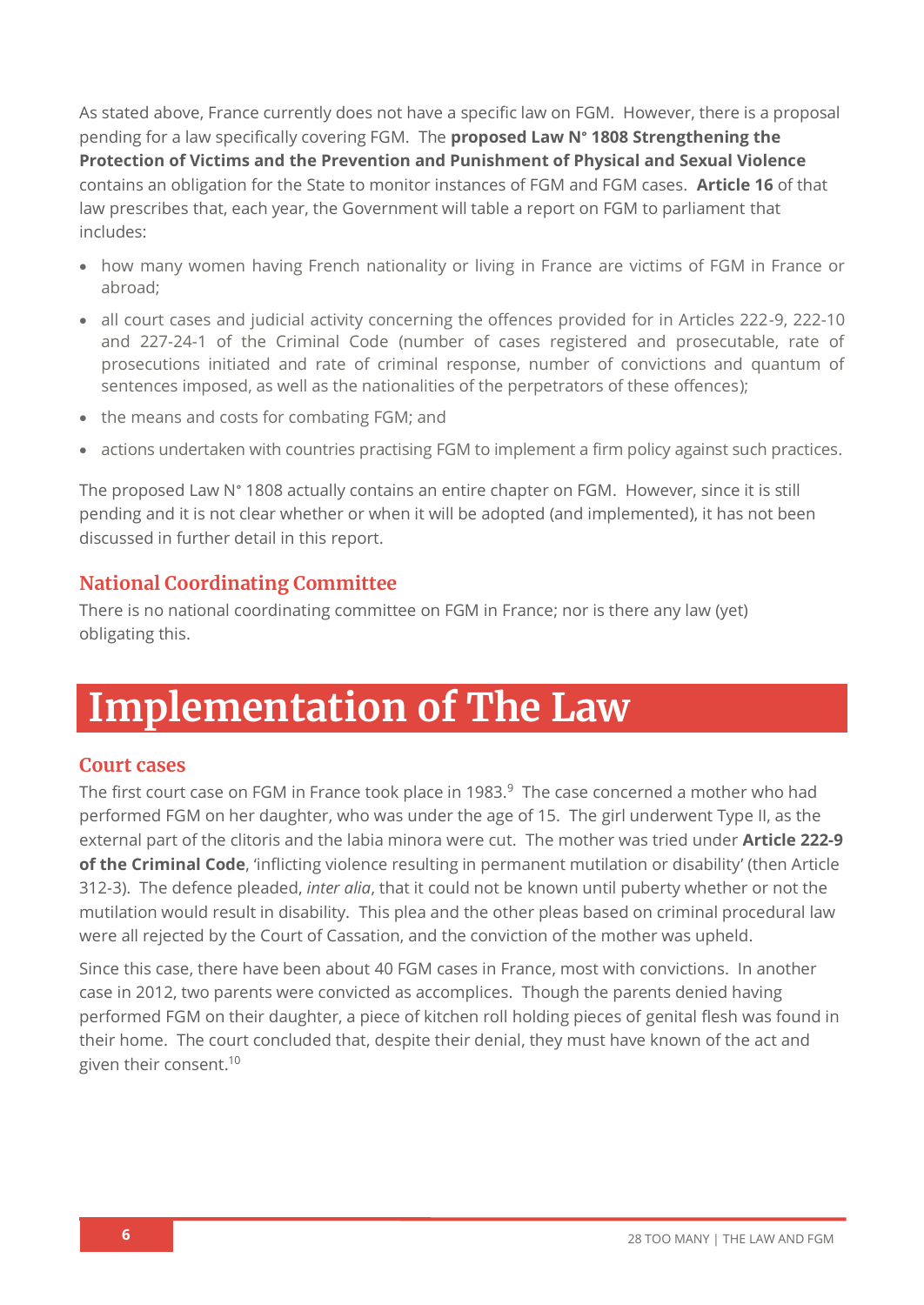# **Conclusions and Recommendations**

## **Conclusions**

The criminality of FGM in France was confirmed by the **first conviction for FGM** in the country, in 1983, qualifying FGM as 'infliction of violence resulting in permanent mutilation or disability'. This was further confirmed in the **2019 National Action Plan on FGM**.

The law does not include a definition of 'FGM'; however, relevant government documents maintain the classifications given by the WHO, covering all **types of FGM**. **Medicalised FGM** is not specifically addressed, but is likely to be covered by the general criminality of FGM.

**Procuring, aiding and abetting** FGM are criminalised in France under general criminal law. Inciting a minor to undergo FGM and inciting another person to commit FGM on a minor are specifically criminalised under **Article 227-24-1 of the Criminal Code**.

The **failure to report** the performance of FGM or a planned performance of FGM is criminalised in France under general criminal law.

The Criminal Code extends **extraterritorial application** of French laws to the performance of FGM abroad, regardless of double criminality, if either the perpetrator or victim has French nationality.

## **Recommendations**

We recommend that France extend extraterritorial application, regardless of double criminality, to cases where either the perpetrator or the victim is a habitual resident of France.

We also recommend that France instate a system similar to the British Female Genital Mutilation Protection Orders to guarantee the efficient protection of girls and women at risk of FGM and other harmful traditional practices.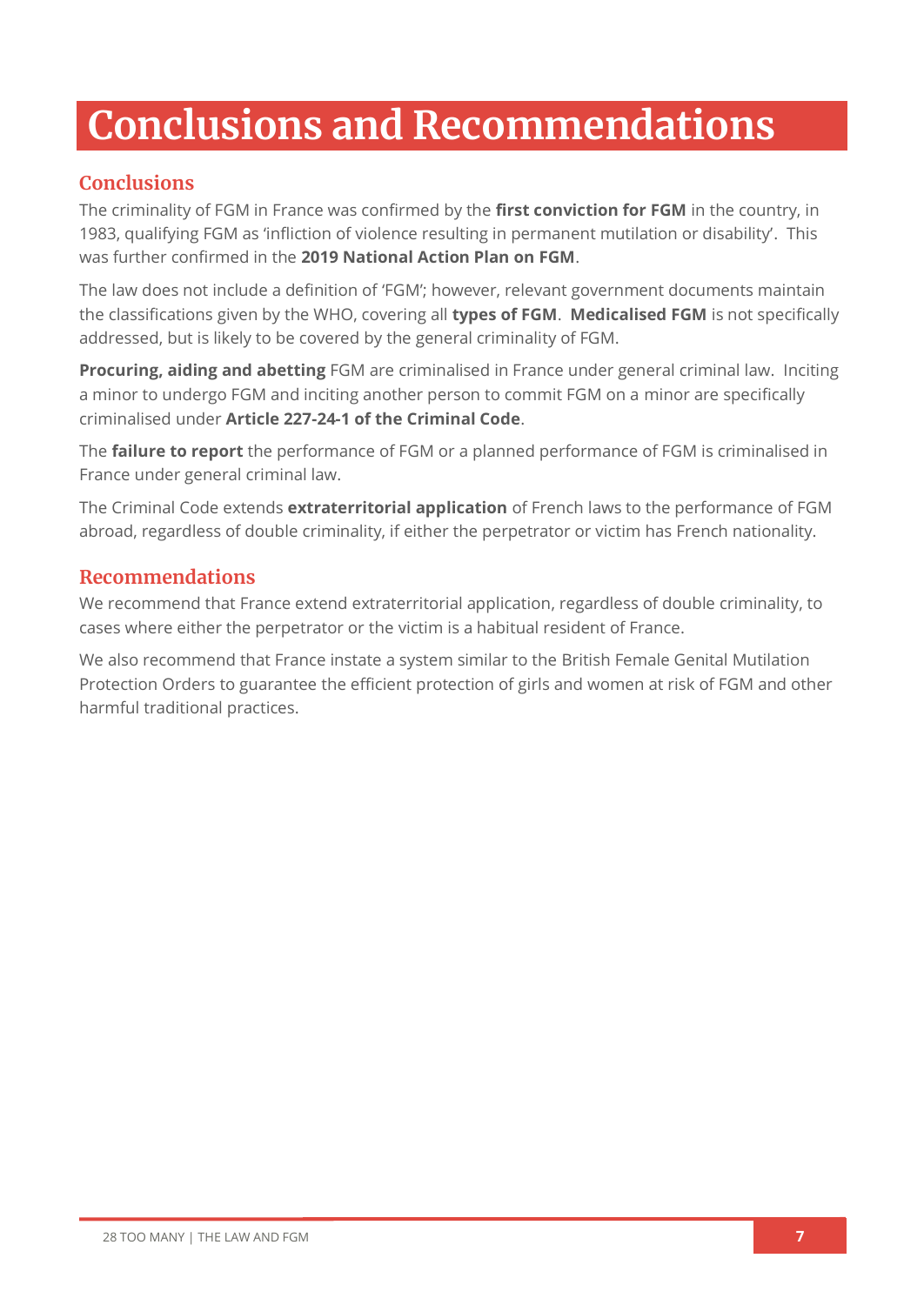# **Appendix I: International and Regional Treaties**

| <b>FRANCE</b>                                                                                                     | <b>Signed</b>        | Ratified/<br><b>Acceded</b> | <b>Reservations</b><br>on reporting? |  |
|-------------------------------------------------------------------------------------------------------------------|----------------------|-----------------------------|--------------------------------------|--|
| <b>International</b>                                                                                              |                      |                             |                                      |  |
| <b>International Covenant on Civil &amp; Political Rights</b><br>$(1966)$ (ICCPR) <sup>11</sup>                   | $\times$             | $\checkmark$<br>1980        | No                                   |  |
| <b>International Covenant on Economic, Social &amp;</b><br>Cultural Rights (1966) (ICESCR) <sup>12</sup>          | $\times$             | $\checkmark$<br>1980        | No.                                  |  |
| <b>Convention on the Elimination of All forms of</b><br>Discrimination Against Women (1979) (CEDAW) <sup>13</sup> | $\checkmark$<br>1980 | $\checkmark$<br>1983        | No                                   |  |
| Convention on the Rights of the Child (1989) (CRC) <sup>14</sup>                                                  | $\checkmark$<br>1990 | $\checkmark$<br>1990        | No                                   |  |
| <b>Regional</b>                                                                                                   |                      |                             |                                      |  |
| <b>Istanbul Convention<sup>15</sup></b>                                                                           | $\checkmark$<br>2011 | $\checkmark$<br>2014        | No                                   |  |
| <b>European Convention on Human Rights<sup>16</sup></b>                                                           | $\checkmark$<br>1950 | $\checkmark$<br>1974        | No                                   |  |

**'Signed'**: a treaty is signed by countries following negotiation and agreement of its contents.

**'Ratified'**: once signed, most treaties and conventions must be ratified (i.e. approved through the standard national legislative procedure) to be legally effective in that country.

**'Acceded'**: when a country ratifies a treaty that has already been negotiated by other states.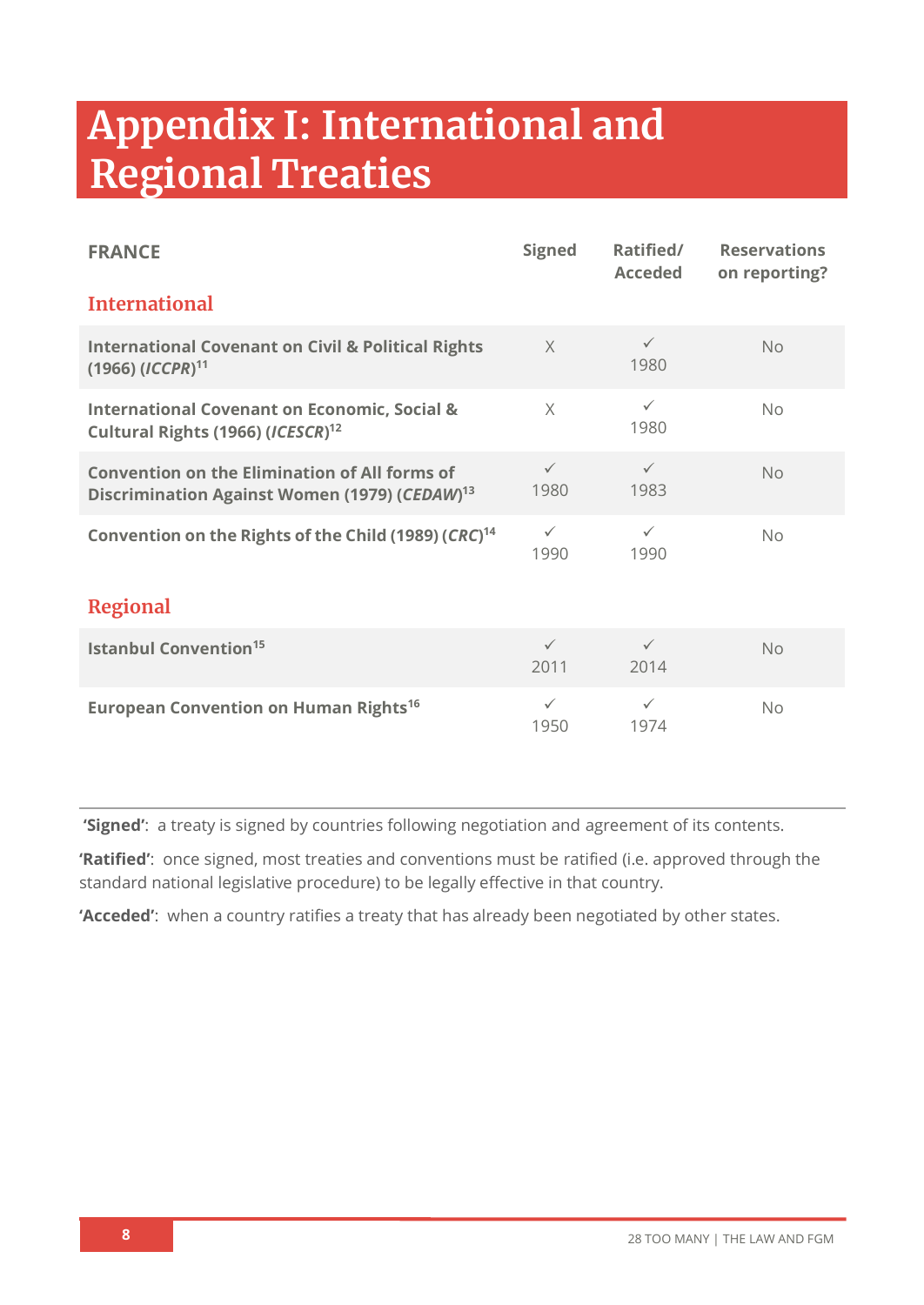# **Appendix II: National Laws**

## **French Criminal Code**

### **Art. 113-6**

La loi pénale française est applicable à tout crime commis par un Français hors du territoire de la République.

Elle est applicable aux délits commis par des Français hors du territoire de la République si les faits sont punis par la législation du pays où ils ont été commis.

Elle est applicable aux infractions aux dispositions du règlement (CE) n° 561/2006 du Parlement européen et du Conseil du 15 mars 2006 relatif à l'harmonisation de certaines dispositions de la législation sociale dans le domaine des transports par route, commises dans un autre Etat membre de l'Union européenne et constatées en France, sous réserve des dispositions de l'article 692 du code de procédure pénale ou de la justification d'une sanction administrative qui a été exécutée ou ne peut plus être mise à exécution.

Il est fait application du présent article lors même que le prévenu aurait acquis la nationalité française postérieurement au fait qui lui est imputé.

### **Art. 113-7**

La loi pénale française est applicable à tout crime, ainsi qu'à tout délit puni d'emprisonnement, commis par un Français ou par un étranger hors du territoire de la République lorsque la victime est de nationalité française au moment de l'infraction.

### **Art. 113-8**

Dans les cas prévus aux articles 113-6 et 113-7, la poursuite des délits ne peut être exercée qu'à la requête du ministère public. Elle doit être précédée d'une plainte de la victime ou de ses ayants droit ou d'une dénonciation officielle par l'autorité du pays où le fait a été commis.

### **Article 121-5**

La tentative est constituée dès lors que, manifestée par un commencement d'exécution, elle n'a été suspendue ou n'a manqué son effet qu'en raison de circonstances indépendantes de la volonté de son auteur.

### **Art. 121-6**

Sera puni comme auteur le complice de l'infraction, au sens de l'article 121-7.

### **Art. 121-7**

Est complice d'un crime ou d'un délit la personne qui sciemment, par aide ou assistance, en a facilité la préparation ou la consommation.

Est également complice la personne qui par don, promesse, menace, ordre, abus d'autorité ou de pouvoir aura provoqué à une infraction ou donné des instructions pour la commettre.

### **Art. 222-1**

Le fait de soumettre une personne à des tortures ou à des actes de barbarie est puni de quinze ans de réclusion criminelle.

Les deux premiers alinéas de l'article 132-23 relatif à la période de sûreté sont applicables à l'infraction prévue par le présent article.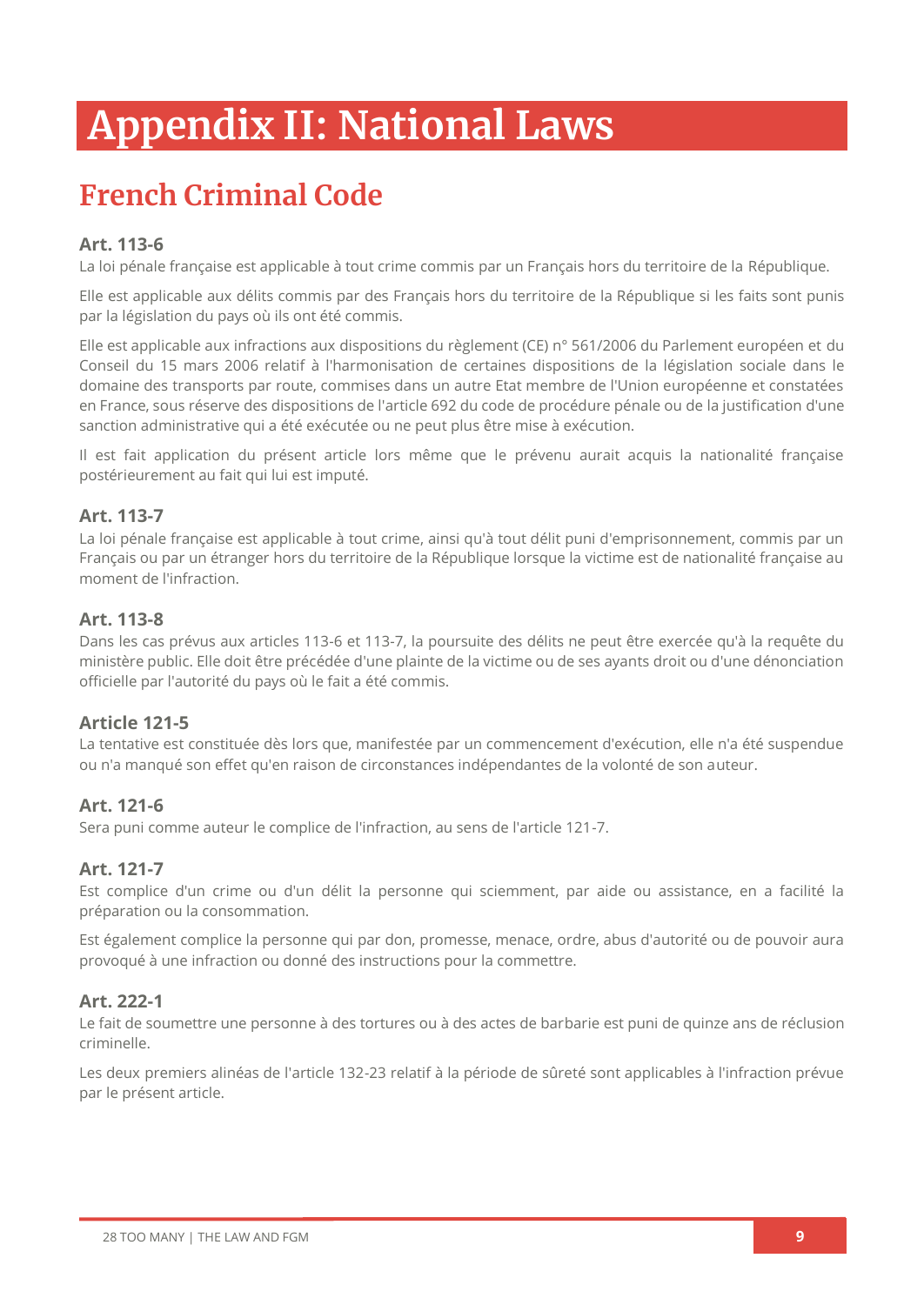### **Art. 222-3**

L'infraction définie à l'article 222-1 est punie de vingt ans de réclusion criminelle lorsqu'elle est commise :

- 1° Sur un mineur de quinze ans ;
- 2° Sur une personne dont la particulière vulnérabilité, due à son âge, à une maladie, à une infirmité, à une déficience physique ou psychique ou à un état de grossesse, est apparente ou connue de son auteur ;
- 4° ter Sur le conjoint, les ascendants ou les descendants en ligne directe ou sur toute autre personne vivant habituellement au domicile des personnes mentionnées aux 4° et 4° bis, en raison des fonctions exercées par ces dernières ;

### **Art. 222-9**

Les violences ayant entraîné une mutilation ou une infirmité permanente sont punies de dix ans d'emprisonnement et de 150 000 euros d'amende.

### **Article 222-10**

L'infraction définie à l'article 222-9 est punie de quinze ans de réclusion criminelle lorsqu'elle est commise :

- 1° Sur un mineur de quinze ans ;
- 2° Sur une personne dont la particulière vulnérabilité, due à son âge, à une maladie, à une infirmité, à une déficience physique ou psychique ou à un état de grossesse, est apparente ou connue de son auteur ;
- 4° ter Sur le conjoint, les ascendants ou les descendants en ligne directe ou sur toute autre personne vivant habituellement au domicile des personnes mentionnées aux 4° et 4° bis, en raison des fonctions exercées par ces dernières ;

### **Art. 222-16-2**

Dans le cas où les crimes et délits prévus par les articles 222-8, 222-10 ou 222-12 sont commis à l'étranger sur une victime mineure résidant habituellement sur le territoire français, la loi française est applicable par dérogation aux dispositions de l'article 113-7. S'il s'agit d'un délit, les dispositions de la seconde phrase de l'article 113-8 ne sont pas applicables.

### **Art. 226-13**

La révélation d'une information à caractère secret par une personne qui en est dépositaire soit par état ou par profession, soit en raison d'une fonction ou d'une mission temporaire, est punie d'un an d'emprisonnement et de 15 000 euros d'amende.

### **Art. 226-14**

L'article 226-13 n'est pas applicable dans les cas où la loi impose ou autorise la révélation du secret. En outre, il n'est pas applicable :

1° A celui qui informe les autorités judiciaires, médicales ou administratives de privations ou de sévices, y compris lorsqu'il s'agit d'atteintes ou mutilations sexuelles, dont il a eu connaissance et qui ont été infligées à un mineur ou à une personne qui n'est pas en mesure de se protéger en raison de son âge ou de son incapacité physique ou psychique ;

### **Art. 227-24-1**

Le fait de faire à un mineur des offres ou des promesses ou de lui proposer des dons, présents ou avantages quelconques, ou d'user contre lui de pressions ou de contraintes de toute nature, afin qu'il se soumette à une mutilation sexuelle est puni, lorsque cette mutilation n'a pas été réalisée, de cinq ans d'emprisonnement et de 75 000 € d'amende.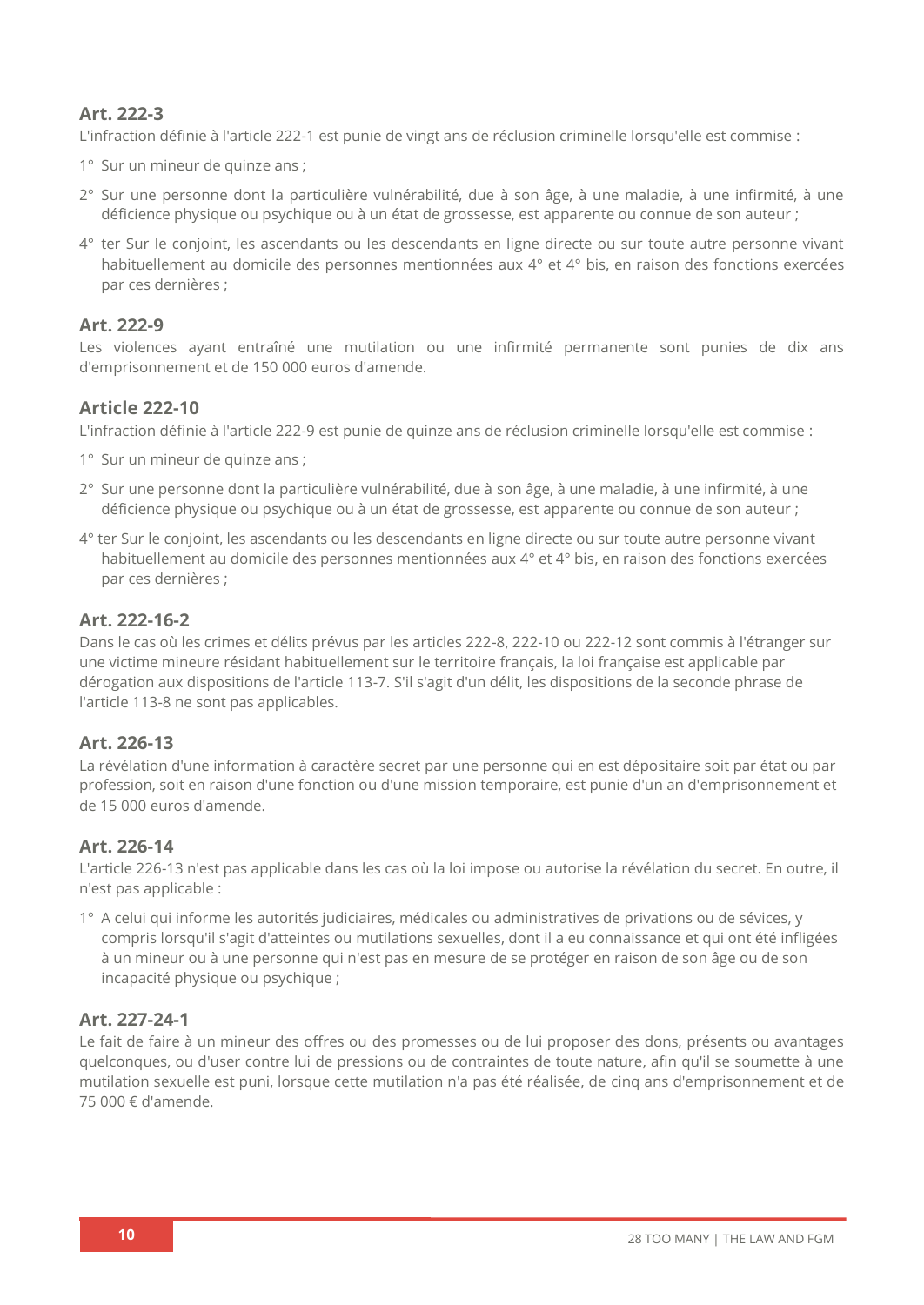Est puni des mêmes peines le fait d'inciter directement autrui, par l'un des moyens énoncés au premier alinéa, à commettre une mutilation sexuelle sur la personne d'un mineur, lorsque cette mutilation n'a pas été réalisée.

### **Art. 434-1**

Le fait, pour quiconque ayant connaissance d'un crime dont il est encore possible de prévenir ou de limiter les effets, ou dont les auteurs sont susceptibles de commettre de nouveaux crimes qui pourraient être empêchés, de ne pas en informer les autorités judiciaires ou administratives est puni de trois ans d'emprisonnement et de 45 000 euros d'amende.

Sont exceptés des dispositions qui précèdent, sauf en ce qui concerne les crimes commis sur les mineurs :

- 1° Les parents en ligne directe et leurs conjoints, ainsi que les frères et soeurs et leurs conjoints, de l'auteur ou du complice du crime ;
- 2° Le conjoint de l'auteur ou du complice du crime, ou la personne qui vit notoirement en situation maritale avec lui.

Sont également exceptées des dispositions du premier alinéa les personnes astreintes au secret dans les conditions prévues par l'article 226-13.

### **Art. 434-3**

Le fait, pour quiconque ayant connaissance de privations, de mauvais traitements ou d'agressions ou atteintes sexuelles infligés à un mineur ou à une personne qui n'est pas en mesure de se protéger en raison de son âge, d'une maladie, d'une infirmité, d'une déficience physique ou psychique ou d'un état de grossesse, de ne pas en informer les autorités judiciaires ou administratives ou de continuer à ne pas informer ces autorités tant que ces infractions n'ont pas cessé est puni de trois ans d'emprisonnement et de 45 000 euros d'amende.

Lorsque le défaut d'information concerne une infraction mentionnée au premier alinéa commise sur un mineur de quinze ans, les peines sont portées à cinq ans d'emprisonnement et 75 000 euros d'amende.

Sauf lorsque la loi en dispose autrement, sont exceptées des dispositions qui précèdent les personnes astreintes au secret dans les conditions prévues par l'article 226-13.

## **French Civil Code**

### **Art. 16-2**

Le juge peut prescrire toutes mesures propres à empêcher ou faire cesser une atteinte illicite au corps humain ou des agissements illicites portant sur des éléments ou des produits de celui-ci, y compris après la mort.

### **Art. 375**

Si la santé, la sécurité ou la moralité d'un mineur non émancipé sont en danger, ou si les conditions de son éducation ou de son développement physique, affectif, intellectuel et social sont gravement compromises, des mesures d'assistance éducative peuvent être ordonnées par justice à la requête des père et mère conjointement, ou de l'un d'eux, de la personne ou du service à qui l'enfant a été confié ou du tuteur, du mineur lui-même ou du ministère public. Dans les cas où le ministère public a été avisé par le président du conseil départemental, il s'assure que la situation du mineur entre dans le champ d'application de l'article L. 226-4 du code de l'action sociale et des familles. Le juge peut se saisir d'office à titre exceptionnel.

Elles peuvent être ordonnées en même temps pour plusieurs enfants relevant de la même autorité parentale.

La décision fixe la durée de la mesure sans que celle-ci puisse excéder deux ans. La mesure peut être renouvelée par décision motivée.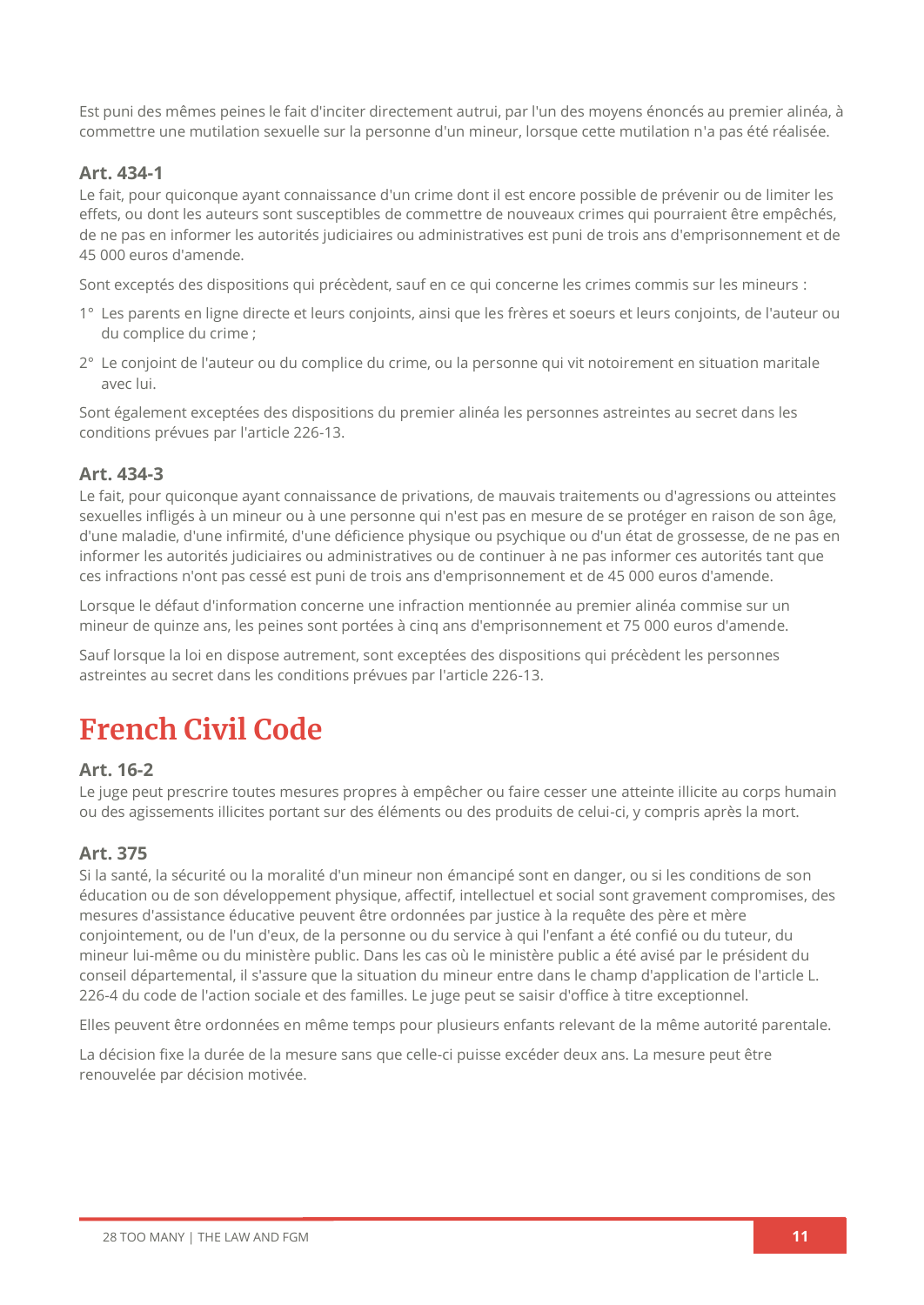Cependant, lorsque les parents présentent des difficultés relationnelles et éducatives graves, sévères et chroniques, évaluées comme telles dans l'état actuel des connaissances, affectant durablement leurs compétences dans l'exercice de leur responsabilité parentale, une mesure d'accueil exercée par un service ou une institution peut être ordonnée pour une durée supérieure, afin de permettre à l'enfant de bénéficier d'une continuité relationnelle, affective et géographique dans son lieu de vie dès lors qu'il est adapté à ses besoins immédiats et à venir.

Un rapport concernant la situation de l'enfant doit être transmis annuellement, ou tous les six mois pour les enfants de moins de deux ans, au juge des enfants.

### **Art. 375-2**

Chaque fois qu'il est possible, le mineur doit être maintenu dans son milieu actuel. Dans ce cas, le juge désigne, soit une personne qualifiée, soit un service d'observation, d'éducation ou de rééducation en milieu ouvert, en lui donnant mission d'apporter aide et conseil à la famille, afin de surmonter les difficultés matérielles ou morales qu'elle rencontre. Cette personne ou ce service est chargé de suivre le développement de l'enfant et d'en faire rapport au juge périodiquement.

Lorsqu'il confie un mineur à un service mentionné au premier alinéa, il peut autoriser ce dernier à lui assurer un hébergement exceptionnel ou périodique à condition que ce service soit spécifiquement habilité à cet effet. Chaque fois qu'il héberge le mineur en vertu de cette autorisation, le service en informe sans délai ses parents ou ses représentants légaux ainsi que le juge des enfants et le président du conseil départemental. Le juge est saisi de tout désaccord concernant cet hébergement.

Le juge peut aussi subordonner le maintien de l'enfant dans son milieu à des obligations particulières, telles que celle de fréquenter régulièrement un établissement sanitaire ou d'éducation, ordinaire ou spécialisé, le cas échéant sous régime de l'internat ou d'exercer une activité professionnelle.

### **Art. 375-3**

Si la protection de l'enfant l'exige, le juge des enfants peut décider de le confier :

- 1° A l'autre parent ;
- 2° A un autre membre de la famille ou à un tiers digne de confiance ;
- 3° A un service départemental de l'aide sociale à l'enfance ;
- 4° A un service ou à un établissement habilité pour l'accueil de mineurs à la journée ou suivant toute autre modalité de prise en charge ;
- 5° A un service ou à un établissement sanitaire ou d'éducation, ordinaire ou spécialisé.

Toutefois, lorsqu'une requête en divorce a été présentée ou un jugement de divorce rendu entre les père et mère ou lorsqu'une requête en vue de statuer sur la résidence et les droits de visite afférents à un enfant a été présentée ou une décision rendue entre les père et mère, ces mesures ne peuvent être prises que si un fait nouveau de nature à entraîner un danger pour le mineur s'est révélé postérieurement à la décision statuant sur les modalités de l'exercice de l'autorité parentale ou confiant l'enfant à un tiers. Elles ne peuvent faire obstacle à la faculté qu'aura le juge aux affaires familiales de décider, par application de l'article 373-3, à qui l'enfant devra être confié. Les mêmes règles sont applicables à la séparation de corps.

Le procureur de la République peut requérir directement le concours de la force publique pour faire exécuter les décisions de placement rendues en assistance éducative.

### **Article 375-7**

Les père et mère de l'enfant bénéficiant d'une mesure d'assistance éducative continuent à exercer tous les attributs de l'autorité parentale qui ne sont pas inconciliables avec cette mesure. Ils ne peuvent, pendant la durée de cette mesure, émanciper l'enfant sans autorisation du juge des enfants.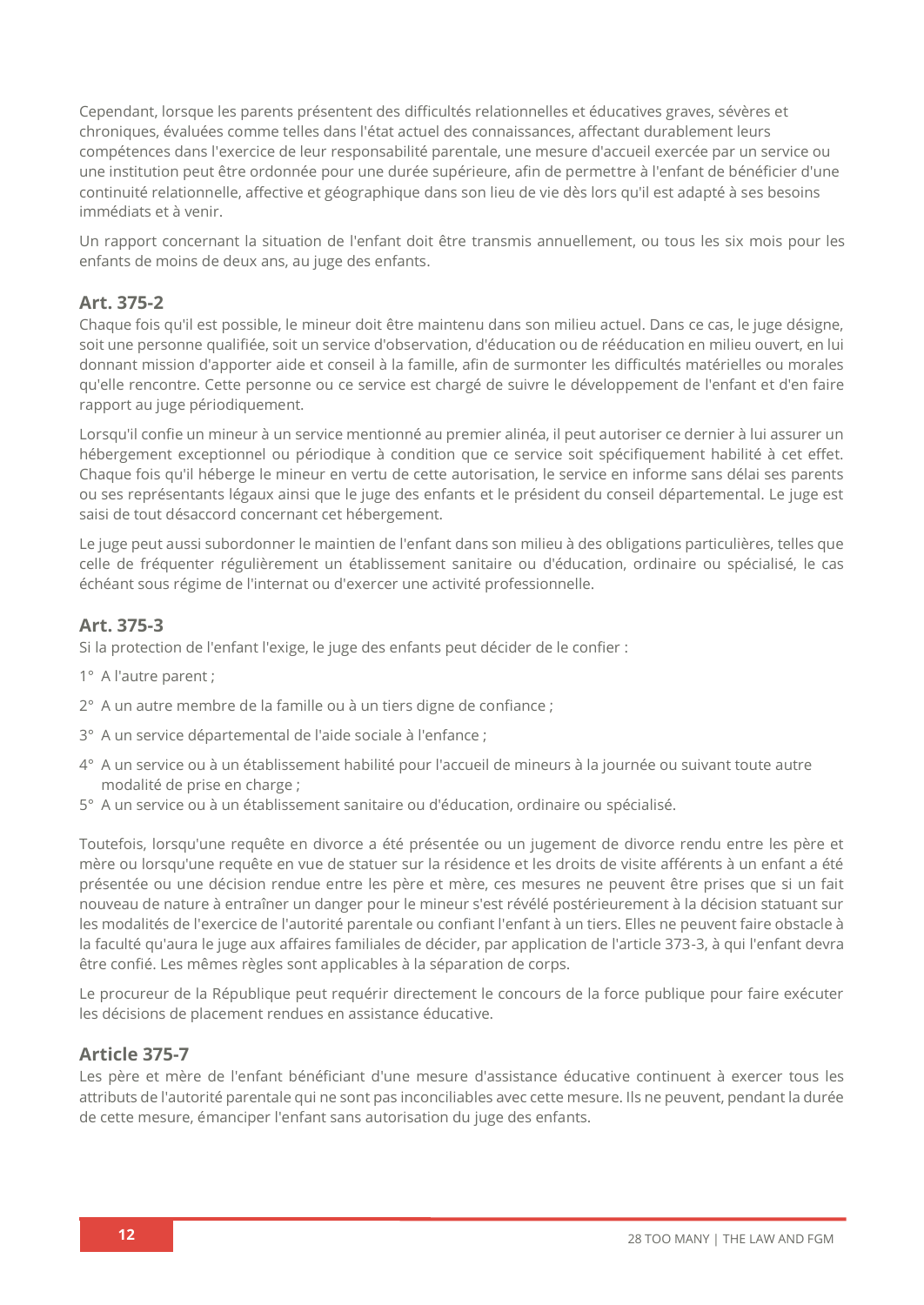Sans préjudice de l'article 373-4 et des dispositions particulières autorisant un tiers à accomplir un acte non usuel sans l'accord des détenteurs de l'autorité parentale, le juge des enfants peut exceptionnellement, dans tous les cas où l'intérêt de l'enfant le justifie, autoriser la personne, le service ou l'établissement à qui est confié l'enfant à exercer un acte relevant de l'autorité parentale en cas de refus abusif ou injustifié ou en cas de négligence des détenteurs de l'autorité parentale, à charge pour le demandeur de rapporter la preuve de la nécessité de cette mesure.

Le lieu d'accueil de l'enfant doit être recherché dans l'intérêt de celui-ci et afin de faciliter l'exercice du droit de visite et d'hébergement par le ou les parents et le maintien de ses liens avec ses frères et sœurs en application de l'article 371-5.

S'il a été nécessaire de confier l'enfant à une personne ou un établissement, ses parents conservent un droit de correspondance ainsi qu'un droit de visite et d'hébergement. Le juge en fixe les modalités et peut, si l'intérêt de l'enfant l'exige, décider que l'exercice de ces droits, ou de l'un d'eux, est provisoirement suspendu. Il peut également, par décision spécialement motivée, imposer que le droit de visite du ou des parents ne peut être exercé qu'en présence d'un tiers qu'il désigne lorsque l'enfant est confié à une personne ou qui est désigné par l'établissement ou le service à qui l'enfant est confié. Les modalités d'organisation de la visite en présence d'un tiers sont précisées par décret en Conseil d'Etat.

Si la situation de l'enfant le permet, le juge fixe la nature et la fréquence des droits de visite et d'hébergement et peut décider que leurs conditions d'exercice sont déterminées conjointement entre les titulaires de l'autorité parentale et la personne, le service ou l'établissement à qui l'enfant est confié, dans un document qui lui est alors transmis. Il est saisi en cas de désaccord.

Le juge peut décider des modalités de l'accueil de l'enfant en considération de l'intérêt de celui-ci. Si l'intérêt de l'enfant le nécessite ou en cas de danger, le juge décide de l'anonymat du lieu d'accueil.

Lorsqu'il fait application de l'article 1183 du code de procédure civile, des articles 375-2, 375-3 ou 375-5 du présent code, le juge peut également ordonner l'interdiction de sortie du territoire de l'enfant. La décision fixe la durée de cette interdiction qui ne saurait excéder deux ans. Cette interdiction de sortie du territoire est inscrite au fichier des personnes recherchées par le procureur de la République.

<sup>1</sup> Institut national de la statistique et des études économiques (2021) *Demography – Population at the beginning of the month – France (including Mayotte since 2014)*, 30 April. Available at <https://www.insee.fr/en/statistiques/serie/001641607> (accessed 27 May 2021).

<sup>2</sup> European Institute for Gender Equality (2013) *Current situation of female genital mutilation in France*. Available at<https://eige.europa.eu/publications/current-situation-and-trends-female-genital-mutilation-france> (accessed 27 May 2021).

<sup>3</sup> Marie Lesclingand, Armelle Andro and Théo Lombart (2019) *Estimation du nombre de femmes adultes ayant subi une mutilation génitale féminine vivant en France*. Available at [https://hal.archives-ouvertes.fr/hal-](https://hal.archives-ouvertes.fr/hal-02276083/)[02276083/](https://hal.archives-ouvertes.fr/hal-02276083/) (accessed 27 May 2021).

<sup>4</sup> European Institute for Gender Equality (2016) *Female genital mutilation: How many girls are at risk in France?* Available a[t https://eige.europa.eu/gender-based-violence/female-genital-mutilation/risk-estimations#2017](https://eige.europa.eu/gender-based-violence/female-genital-mutilation/risk-estimations#2017) (accessed 27 May 2021).

<sup>5</sup> *Cour de Cassation, Chambre criminelle*, du 20 août 1983, 83-92.616.

<sup>6</sup> Premier Ministe- Secrétariat d'État Charge de l'Égalité entre les Femmes et les Homme et de la Lutte Contre Les Discriminations (2019) *Éradiquer les Mutilations Sexuelles Féminines – Plan National d'Action Visant à Éradiquer les Mutilations Sexuelles Féminines*. Available a[t https://www.egalite-femmes-hommes.gouv.fr/wp](https://www.egalite-femmes-hommes.gouv.fr/wp-content/uploads/2019/06/Mutilations-sexuelles-feminines_2019_plan-national_FINAL.pdf)[content/uploads/2019/06/Mutilations-sexuelles-feminines\\_2019\\_plan-national\\_FINAL.pdf](https://www.egalite-femmes-hommes.gouv.fr/wp-content/uploads/2019/06/Mutilations-sexuelles-feminines_2019_plan-national_FINAL.pdf) (accessed 27 May 2021).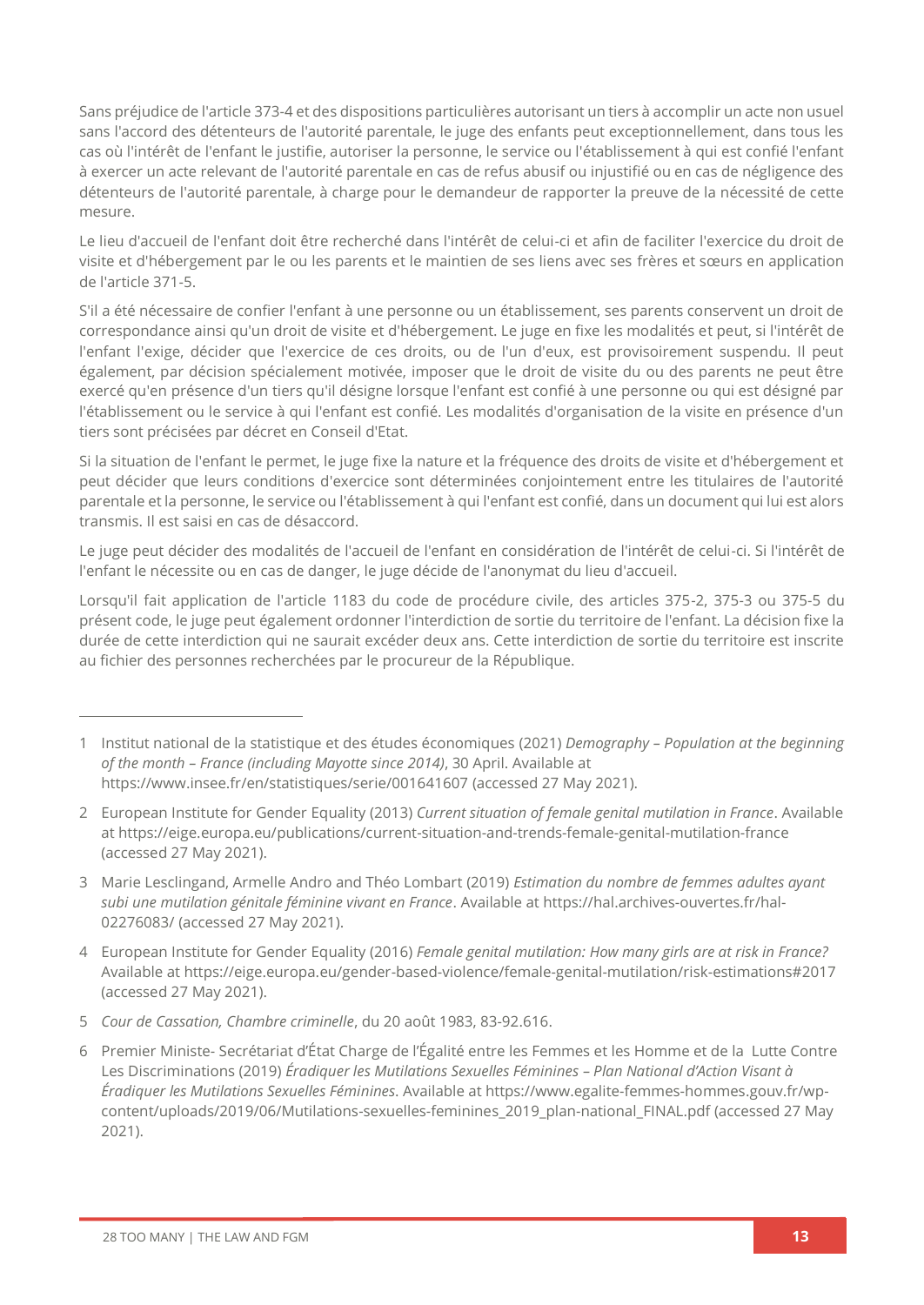- 7 Commission nationale consultative des droits de l'homme (2021) *Avis sur les mutilations sexuelles féminines*. Available a[t https://www.cncdh.fr/sites/default/files/](https://www.cncdh.fr/sites/default/files/13.11.28_avis_sur_les_mutilations_sexuelles_feminines_0.pdf) [13.11.28\\_avis\\_sur\\_les\\_mutilations\\_sexuelles\\_feminines\\_0.pdf](https://www.cncdh.fr/sites/default/files/13.11.28_avis_sur_les_mutilations_sexuelles_feminines_0.pdf) (accessed 27 May 2021).
- 8 Ministère des Families, de l'Enfance et des Droit des Femmes (2016) *Le Sexisme Tue Aussi – 5eme Plan de Mobilisation et de Lutte Contre Toutes les Violence Faites aux Femmes 2017 - 2019. Available at* [https://www.egalite-femmes-hommes.gouv.fr/wp-content/uploads/2016/11/5e-plan-de-lutte-contre-toutes](https://www.egalite-femmes-hommes.gouv.fr/wp-content/uploads/2016/11/5e-plan-de-lutte-contre-toutes-les-violences-faites-aux-femmes.pdf)[les-violences-faites-aux-femmes.pdf](https://www.egalite-femmes-hommes.gouv.fr/wp-content/uploads/2016/11/5e-plan-de-lutte-contre-toutes-les-violences-faites-aux-femmes.pdf) (accessed 27 May 2021).
- 9 Renée Kool and Sohail Wahedi (2013) *Criminal Enforcement in the Area of Female Genital Mutilation in France, England and the Netherlands: A Comparative Law Perspective*, p.6. Available at [https://www.researchgate.net/publication/](https://www.researchgate.net/publication/314904752_Criminal_Enforcement_in_the_Area_of_Female_Genital_Mutilation_in_France_England_and_the_Netherlands_A_Comparative_Law_Perspective) 314904752 Criminal Enforcement in the Area of Female Genital Mutilation in France England and the Netherlands A Comparative Law Perspective (accessed 27 May 2021).
- 10 Sara Johnsdotter and Ruth M. Mestre i Mestre (2015) *Female genital mutilation in Europe : An analysis of court cases*, p. 18. Available a[t https://muep.mau.se/handle/2043/20517](https://muep.mau.se/handle/2043/20517) (accessed 27 May 2021).
- 11 *International Covenant on Civil and Political Rights* (1966) United Nations Treaty Collection: Status of Treaties*.* Available a[t https://treaties.un.org/Pages/](https://treaties.un.org/Pages/ViewDetails.aspx?src=TREATY&mtdsg_no=IV-4&chapter=4&clang=_en) [ViewDetails.aspx?src=TREATY&mtdsg\\_no=IV-4&chapter=4&clang=\\_en](https://treaties.un.org/Pages/ViewDetails.aspx?src=TREATY&mtdsg_no=IV-4&chapter=4&clang=_en) (accessed 27 May 2021).
- 12 *International Covenant on Economic, Social and Cultural Rights* (1966) United Nations Treaty Collection: Status of Treaties. Available at [https://treaties.un.org/Pages/](https://treaties.un.org/Pages/ViewDetails.aspx?src=TREATY&mtdsg_no=IV-3&chapter=4) [ViewDetails.aspx?src=TREATY&mtdsg\\_no=IV-3&chapter=4](https://treaties.un.org/Pages/ViewDetails.aspx?src=TREATY&mtdsg_no=IV-3&chapter=4) (accessed 27 May 2021).
- 13 Convention on the Elimination of All Forms of Discrimination Against Women (1979) United Nations Treaty Collection: Status of Treaties. Available at [https://treaties.un.org/Pages/](https://treaties.un.org/Pages/ViewDetails.aspx?src=IND&mtdsg_no=IV-8&chapter=4&clang=_en#9) [ViewDetails.aspx?src=IND&mtdsg\\_no=IV-8&chapter=4&clang=\\_en#9](https://treaties.un.org/Pages/ViewDetails.aspx?src=IND&mtdsg_no=IV-8&chapter=4&clang=_en#9) (accessed 27 May 2021).
- 14 *Convention on the Rights of the Child* (1989) United Nation Treaty Collection: Status of Treaties. Available at [https://treaties.un.org/pages/ViewDetails.aspx?src=TREATY&mtdsg\\_no=IV-11&chapter=4&clang=\\_en](https://treaties.un.org/pages/ViewDetails.aspx?src=TREATY&mtdsg_no=IV-11&chapter=4&clang=_en) (accessed 27 May 2021).
- 15 Council of Europe (2021) *Chart of signatures and ratifications of Treaty 210, Convention on preventing and combating violence against women and domestic violence*. Available at [https://www.coe.int/en/web/conventions/full-list/-/conventions/treaty/197/](https://www.coe.int/en/web/conventions/full-list/-/conventions/treaty/197/?module=signatures-by-treaty&treatynum=210) [?module=signatures-by-treaty&treatynum=210](https://www.coe.int/en/web/conventions/full-list/-/conventions/treaty/197/?module=signatures-by-treaty&treatynum=210) (accessed 27 May 2021).
	- Council of Europe (2021) *Reservations and Declarations for Treaty 210, Convention on preventing and combating violence against women and domestic violence*. Available at [https://www.coe.int/en/web/conventions/full-list/-/conventions/treaty/197/](https://www.coe.int/en/web/conventions/full-list/-/conventions/treaty/197/?module=declarations-by-treaty&numSte=210&codeNature=0) [?module=declarations-by-treaty&numSte=210&codeNature=0](https://www.coe.int/en/web/conventions/full-list/-/conventions/treaty/197/?module=declarations-by-treaty&numSte=210&codeNature=0) (accessed 27 May 2021).
- 16 Council of Europe (2021) *Chart of Signatures and Ratifications of Treaty 005, Convention for the Protection of Human Rights and Fundamental Freedoms*. Available a[t coe.int/en/web/conventions/full-list/-](file://///System/Volumes/Data/Work%20files/28TooMany/28TM_EUReport%20Design/28TM_EUROPEReports/FRANCE/coe.int/en/web/conventions/full-list/-/conventions/treaty/005/signatures%253fmodule=signatures-by-treaty&treatynum=005) [/conventions/treaty/005/](file://///System/Volumes/Data/Work%20files/28TooMany/28TM_EUReport%20Design/28TM_EUROPEReports/FRANCE/coe.int/en/web/conventions/full-list/-/conventions/treaty/005/signatures%253fmodule=signatures-by-treaty&treatynum=005) [signatures?module=signatures-by-treaty&treatynum=005](file://///System/Volumes/Data/Work%20files/28TooMany/28TM_EUReport%20Design/28TM_EUROPEReports/FRANCE/coe.int/en/web/conventions/full-list/-/conventions/treaty/005/signatures%253fmodule=signatures-by-treaty&treatynum=005) (accessed 27 May 2021).
	- Council of Europe (2021) *Reservations and Declarations for Treaty 005, Convention for the Protection of Human Rights and Fundamental Freedoms*. Available at [https://www.coe.int/en/web/conventions/full-list/-](https://www.coe.int/en/web/conventions/full-list/-/conventions/treaty/005/?module=declarations-by-treaty&numSte=005&codeNature=0) [/conventions/treaty/005/](https://www.coe.int/en/web/conventions/full-list/-/conventions/treaty/005/?module=declarations-by-treaty&numSte=005&codeNature=0) [?module=declarations-by-treaty&numSte=005&codeNature=0](https://www.coe.int/en/web/conventions/full-list/-/conventions/treaty/005/?module=declarations-by-treaty&numSte=005&codeNature=0) (accessed 27 May 2021).

#### *Cover images:*

*Paris image from Canva stock library. Portrait of girl by [Muhammad Ruqi Yaddin,](https://unsplash.com/@mruqi) image ID: 65v\_6djIAFs, [www.unsplash.com.](http://www.unsplash.com/) Please note that the use of a photograph of any girl or woman in this report does not imply that she has, nor has not, undergone FGM.*